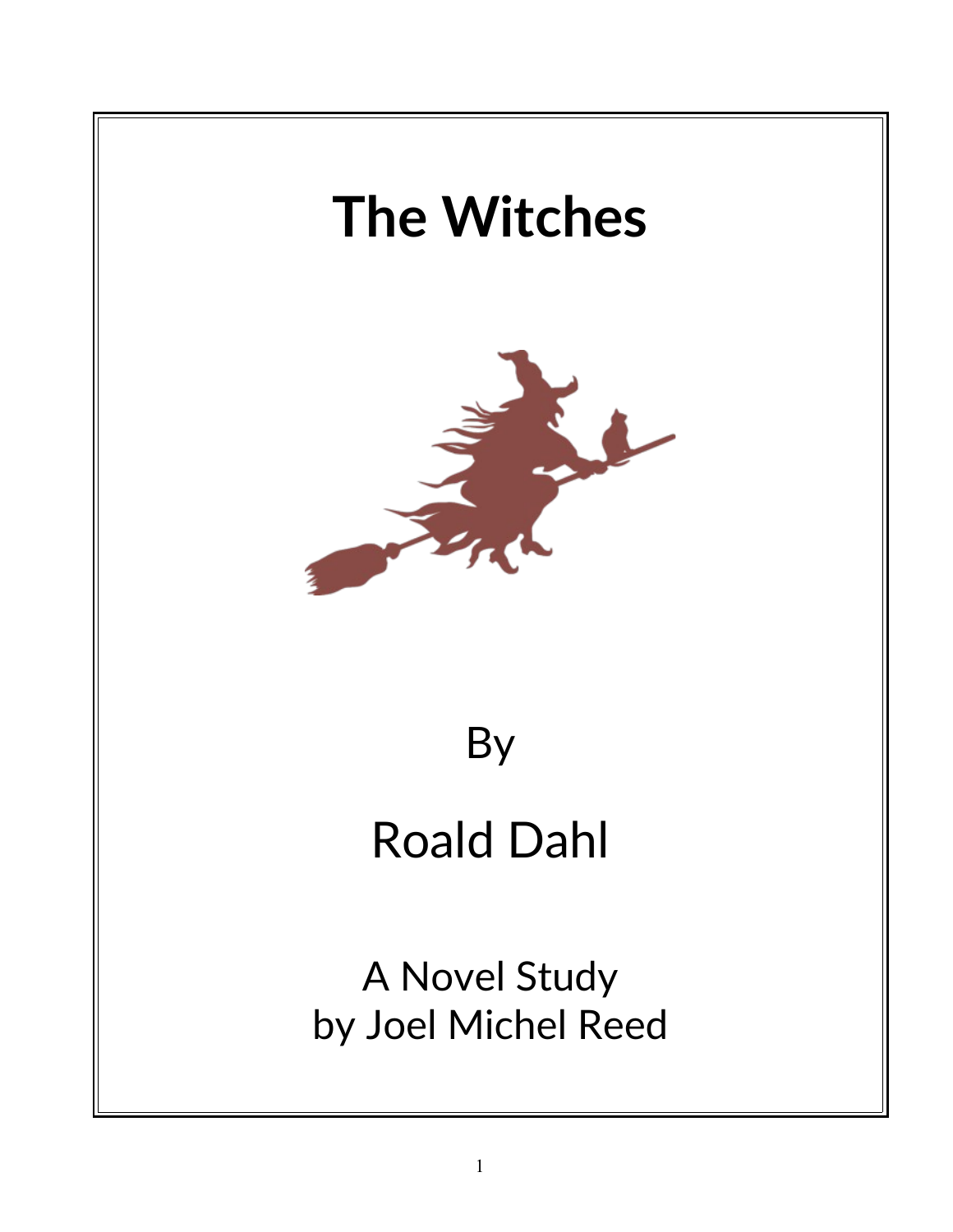*By Roald Dahl*



## **Table of Contents**

| <b>Suggestions and Expectations</b> | 3  |
|-------------------------------------|----|
|                                     |    |
| List of Skills                      | 4  |
|                                     |    |
| Synopsis / Author Biography         | 5  |
|                                     |    |
| <b>Student Checklist</b>            | 6  |
|                                     |    |
| Reproducible Student Booklet        |    |
|                                     |    |
| <b>Answer Key</b>                   | 47 |

**About the author:** Joel Reed has over 70 published novel studies and is the author of four  $|$ novels. For information on his work and literature, please visit [www.reednovelstudies.com](http://www.reednovelstudies.com/)

> Copyright © 2013 Joel Reed Revisions Completed in 2022 All rights reserved by author. Permission to copy for single classroom use only. Electronic distribution limited to single classroom use only. Not for public display.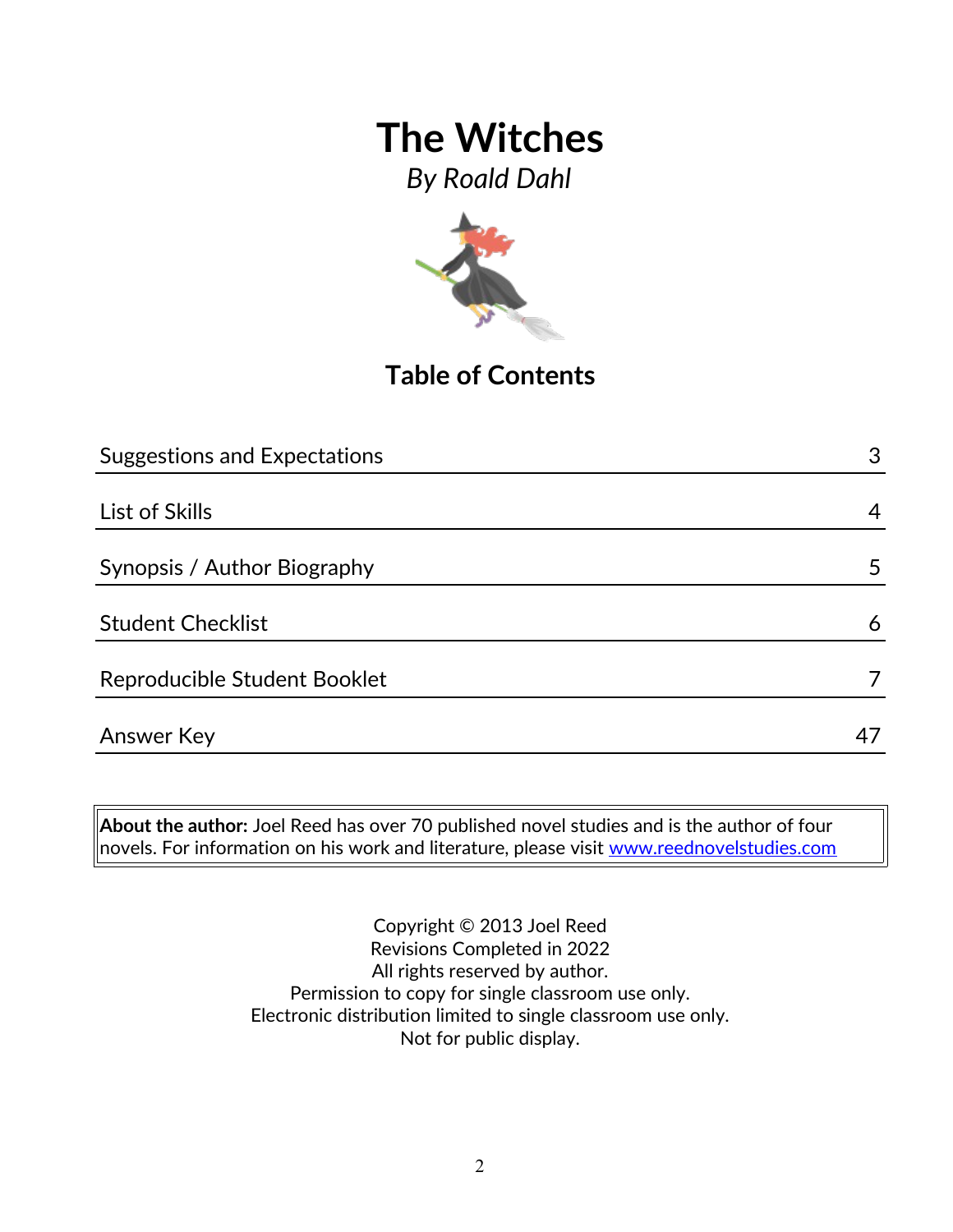# **The Witches** *By Roald Dahl*

### **Suggestions and Expectations**

This curriculum unit can be used in a variety of ways. Each chapter of the novel study focuses on three chapters and is comprised of five of the following different activities:

- Before You Read
- Vocabulary Building
- Comprehension Questions
- Language Activities
- **Extension Activities**

#### **Links with the Common Core Standards (U.S.)**

Many of the activities included in this curriculum unit are supported by the Common Core Standards. For instance the *Reading Standards for Literature, Grade 5*, makes reference to

a) determining the meaning of words and phrases. . . including figurative language;

b) explaining how a series of chapters fits together to provide the overall structure;

c) compare and contrast two characters;

d) determine how characters … respond to challenges;

e) drawing inferences from the text;

f) determining a theme of a story . . . **and many others.**

A principal expectation of the unit is that students will develop their skills in reading, writing, listening and oral communication, as well as in reasoning and critical thinking. Students will also be expected to provide clear answers to questions and well-constructed explanations. It is critical as well that students be able to relate events and the feelings of characters to their own lives and experiences and describe their own interpretation of a particular passage.

A strength of the unit is that students can work on the activities at their own pace. Every activity need not be completed by all students. A **portfolio cover** is included (p.7) so that students may organize their work and keep it all in one place. A **Student Checklist** is also included (p.6) so that a record of completed work may be recorded.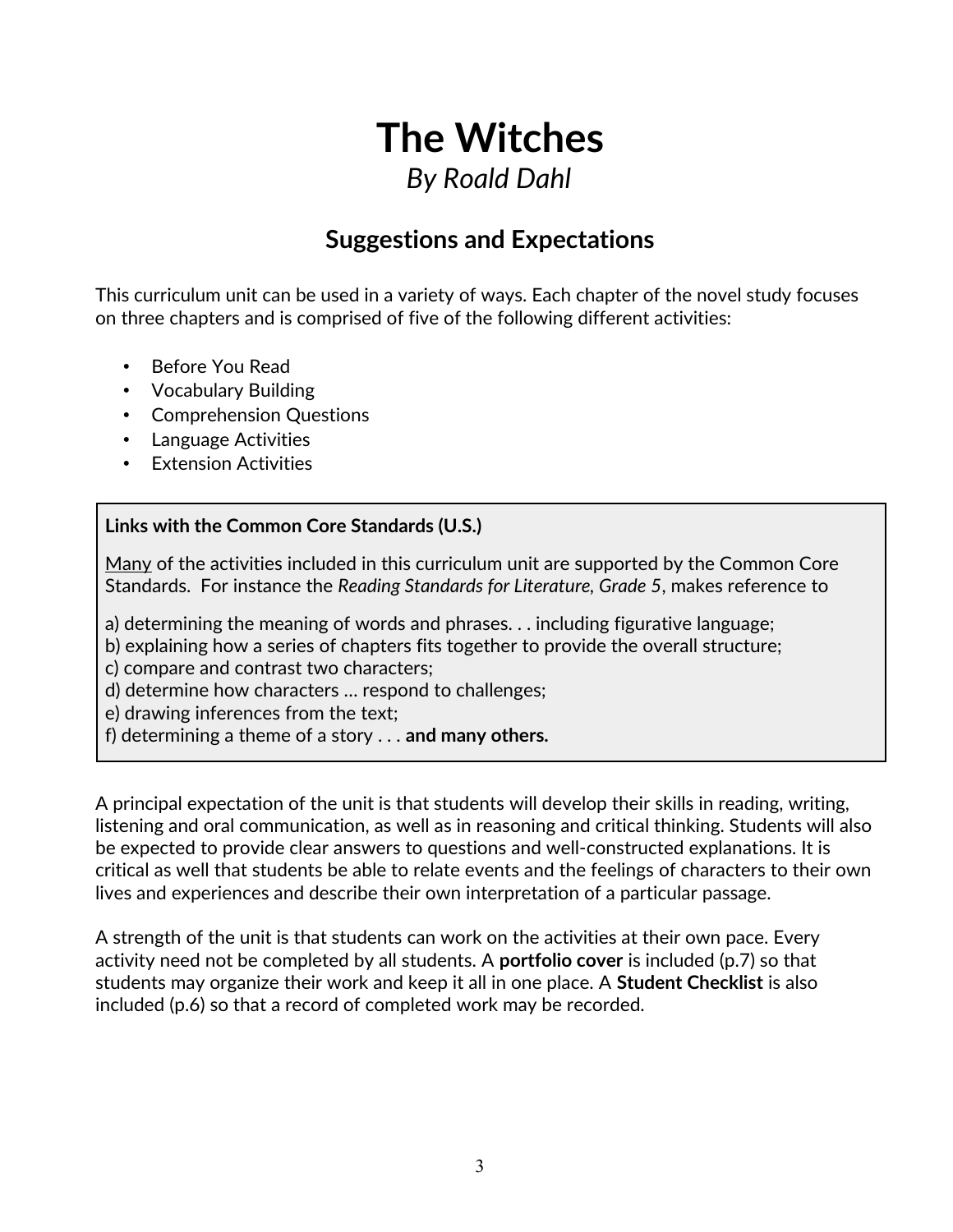# **The Witches** *By Roald Dahl*

## **List of Skills**

#### **Vocabulary Development**

- 1. Locating descriptive words/phrases 8. Use of singular/plural nouns
- 2. Listing synonyms/homonyms 9. Listing compound words
- 3. Identifying / creating *alliteration* 10. Identifying parts of speech
- 
- 
- 
- 7. Identify *personification* 14. Identify *anagrams*

#### **Setting Activities**

1. Summarize the details of a setting

#### **Plot Activities**

- 1. Complete a *time line* of events 3. Identify *cliffhangers*
- 

#### **Character Activities**

#### **Creative and Critical Thinking**

- 
- 2. Write a newspaper story 6. Write a book review
- 
- 4. Conduct an interview 8. Create *Found Poetry*

#### **Art Activities**

- 
- 
- 
- 
- 
- 4. Use of capitals and punctuation 11. Determining alphabetical order
- 5. Identifying syllables 12. Identification of root words
- 6. Identify *foreshadowing*. 13. Identify/create *similes*
	-

- 
- 2. Identify conflict in the story 4. Identify the climax of the novel.
- 1. Determine character traits 2. Relating personal experiences
- 1. Research 5. Write about personal feelings
	-
- 3. Participate in a talk show 7. Complete an Observation Sheet
	-
- 1. A Storyboard 3. Design a cover for the novel
- 2. Create a collage 4. Create a comic strip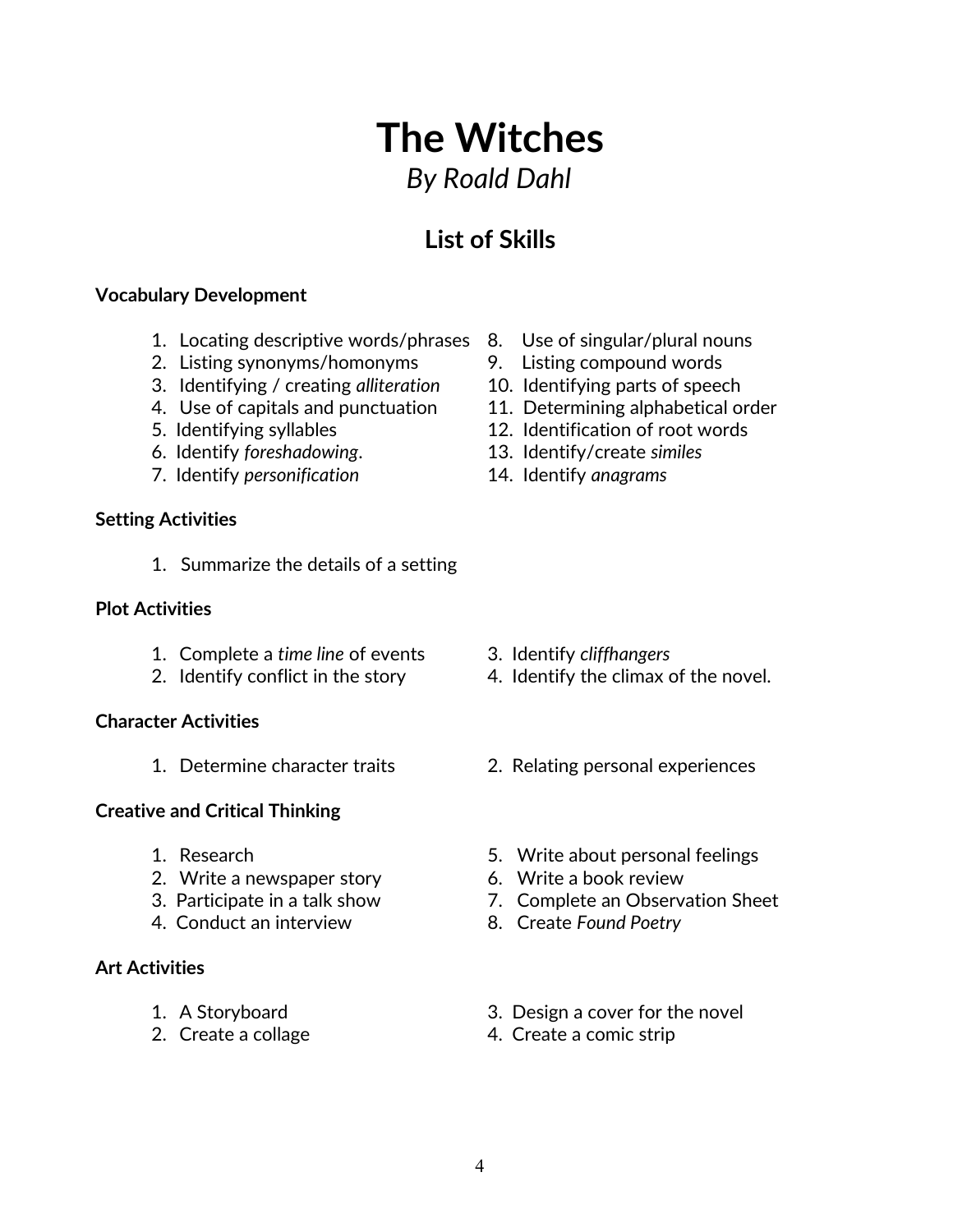# **The Witches** *By Roald Dahl*

### **Synopsis**

 Witches really are a detestable breed. They disguise themselves as lovely ladies, when secretly they want to squish and squelch all the wretched children they despise. Luckily one boy and his grandmother know how to recognize these vile creatures – but can they get rid of them for good? (The Publisher – Puffin Books)

A complete synopsis and other helpful reviews can be found on the following website: http://en.wikipedia.org/wiki/The\_Witches\_(book)

#### **Author Biography** *Roald Dahl*

 Few authors of children's books have been as prolific or successful as **Roald Dahl** (1916-1990). His novels have been read and enjoyed by countless children the world over and include such classics as *Charlie and the Chocolate Factory, The BFG, James and the Giant Peach* and *George's Marvelous Medicine.* Shortly before his death, the top five selling children's books in Great Britain were all authored by Dahl.

 Born to Norwegian immigrants, Roald Dahl hailed from Llandaff, Wales. Despite losing his father when he was only four, Roald claimed to have had a most happy and eventful childhood. Although not a particularly good student, Roald did excel at athletics.



 Dahl was married to the famous actress, **Patricia Neal,** for many years and they had five children together. The couple were, however, divorced after thirty years of marriage. Roald began his writing career as a short story writer, and didn't pen his first children's novel until 1961 – *James and Giant Peach*. This was followed by several more bestsellers.

Roald Dahl passed away in 1990 at the age of 74. In Great Britain the anniversary of Dahl's birthday on [13 September](http://en.wikipedia.org/wiki/September_13) has become widely celebrated as **Roald Dahl Day**.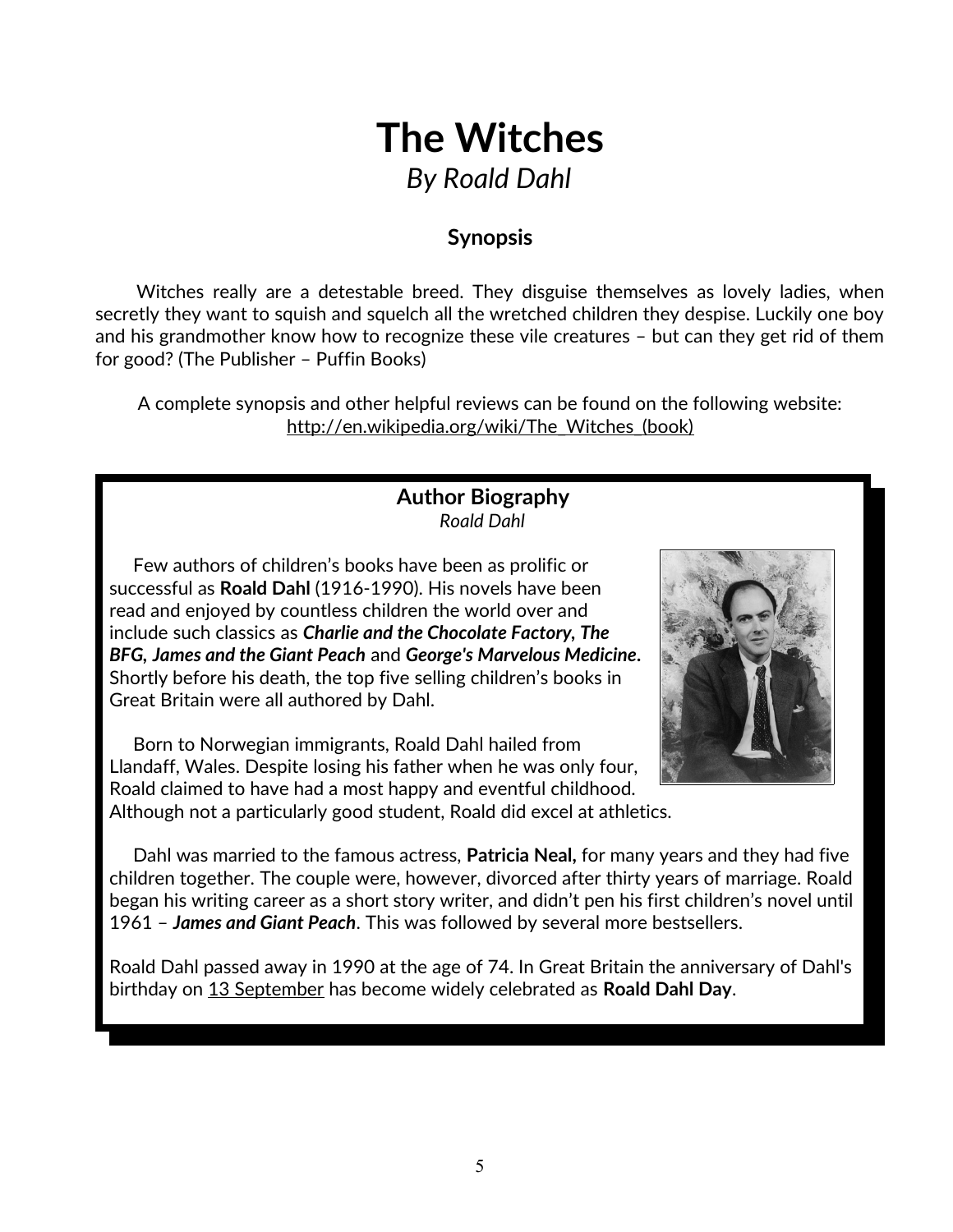*By Roald Dahl*



**Student Checklist**

Student Name

| Assignment | Grade / Level | Comments |
|------------|---------------|----------|
|            |               |          |
|            |               |          |
|            |               |          |
|            |               |          |
|            |               |          |
|            |               |          |
|            |               |          |
|            |               |          |
|            |               |          |
|            |               |          |
|            |               |          |
|            |               |          |
|            |               |          |
|            |               |          |
|            |               |          |
|            |               |          |
|            |               |          |
|            |               |          |
|            |               |          |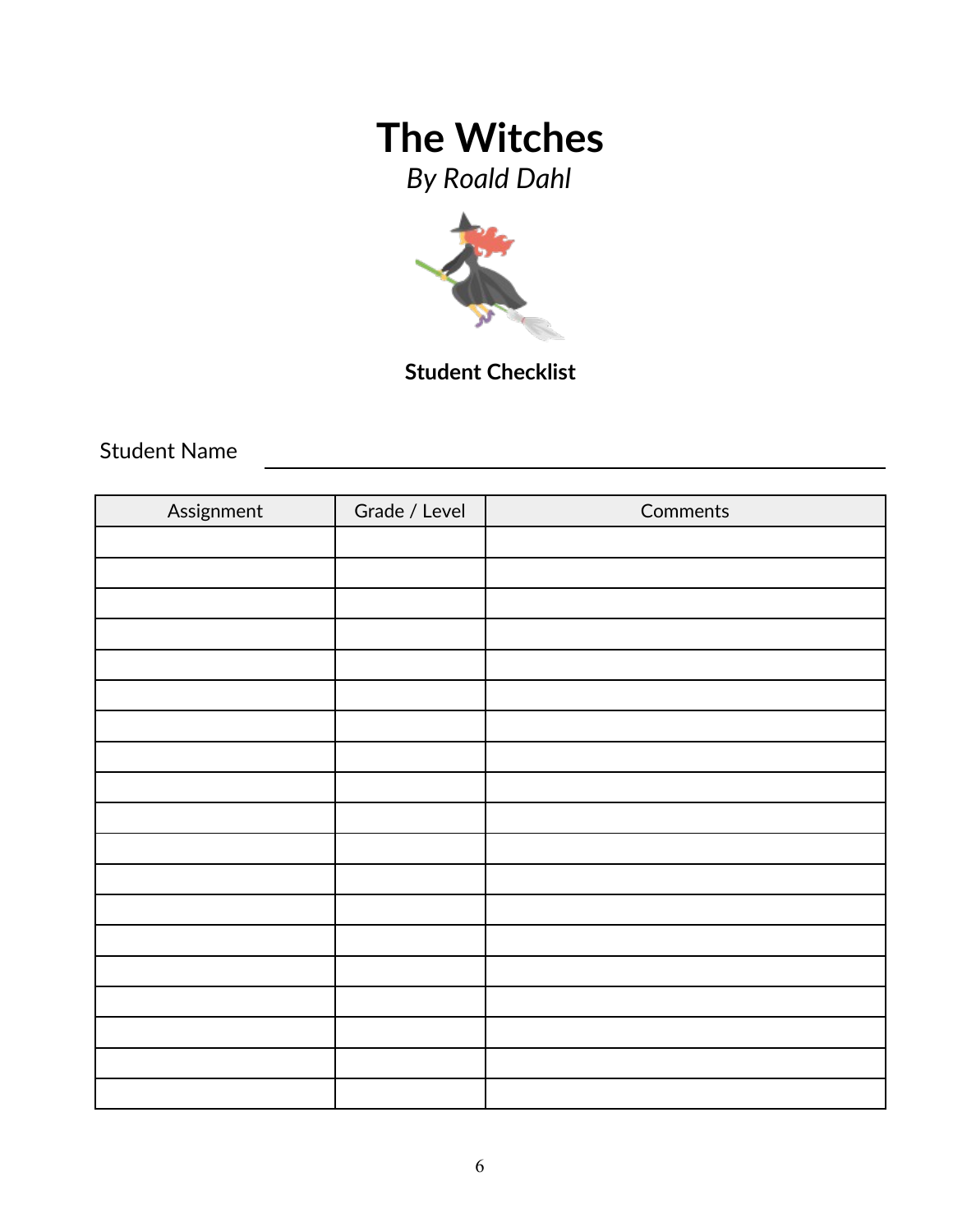

# *By Roald Dahl*

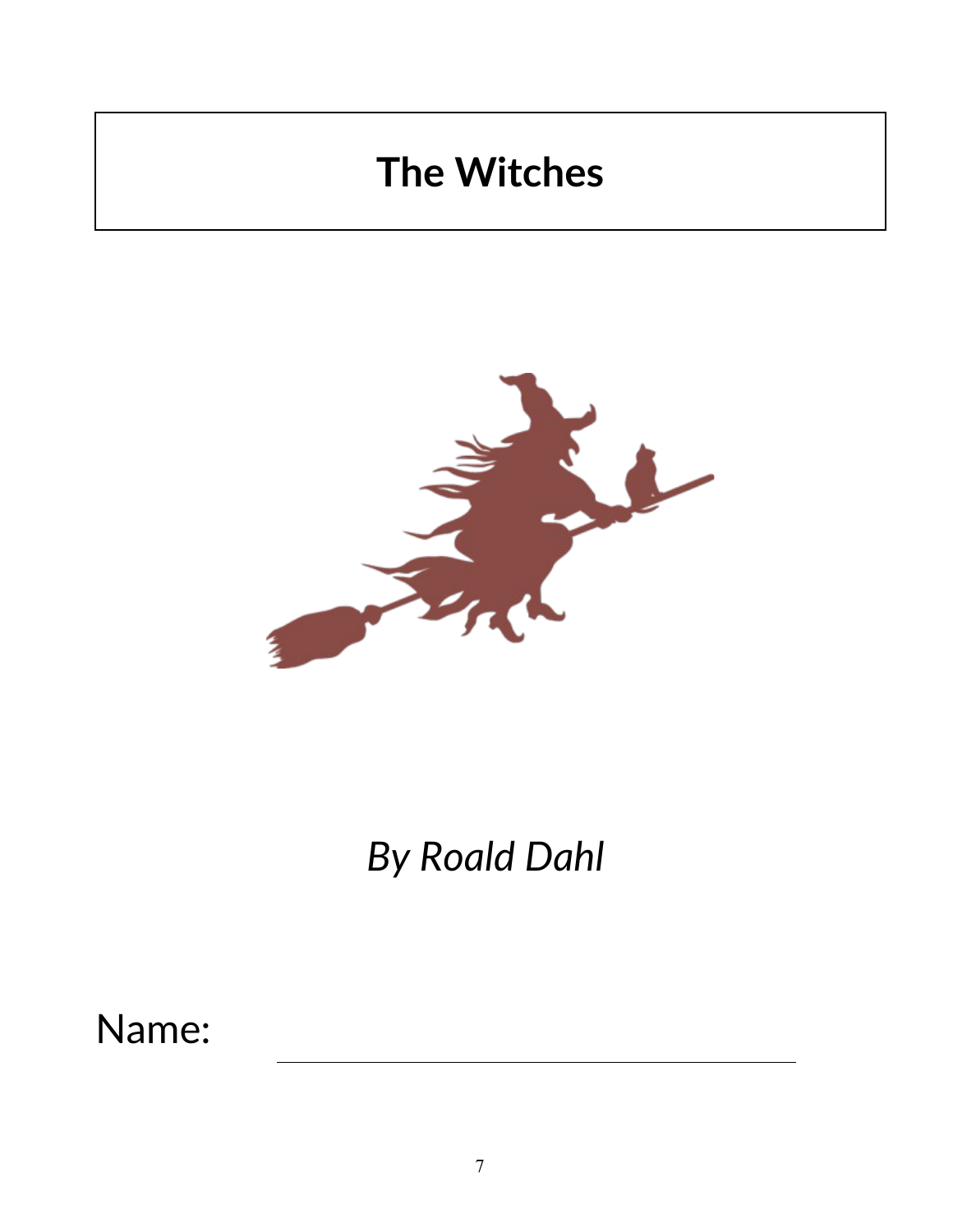### *By Roald Dahl* **Chapters 1***-3*

*A Note About Witches – My Grandmother – How To Recognize a Witch*

### **Before you read the chapter**:

Write a brief summary about what you believe the plot-line of *The Witches* will be about.

### **Vocabulary:**

Choose a word from the list to complete each sentence.

| gospel | pictures | pistol | canon         | woman       |
|--------|----------|--------|---------------|-------------|
| pipe   | cıgar    | ducks  | <u>'</u> oked | frightening |

- 1. A witch, you must understand, does not knock children on the head or stick knives into them or shoot at them with a  $_{\_---}$ \_\_\_\_\_\_\_\_\_\_\_\_\_\_\_\_\_.
- 2. These magic powers are very \_\_\_\_\_\_\_\_\_\_\_\_\_\_\_\_\_\_.
- 3. A witch is always a \_\_\_\_\_\_\_\_\_\_\_\_\_\_\_.
- 4. Kindly examine the \_\_\_\_\_\_\_\_\_\_\_\_\_\_\_\_\_\_\_ below. Which lady is a witch?
- 5. They were all true. They were the \_\_\_\_\_\_\_\_\_\_\_\_\_\_\_\_ truth. They were history.
- 6. My grandmother was the only grandmother I ever met who smoked a \_\_\_\_\_\_\_\_\_\_\_\_\_\_.
- 7. "There she is! That's Solveg feeding the \_\_\_\_\_\_\_\_\_\_\_\_\_\_\_\_\_!" He was pointing at the oilpainting, and sure enough Solveg was in it.
- 8. He laughed and \_\_\_\_\_\_\_\_\_\_\_\_\_\_\_\_ with them all the time he was giving them rides.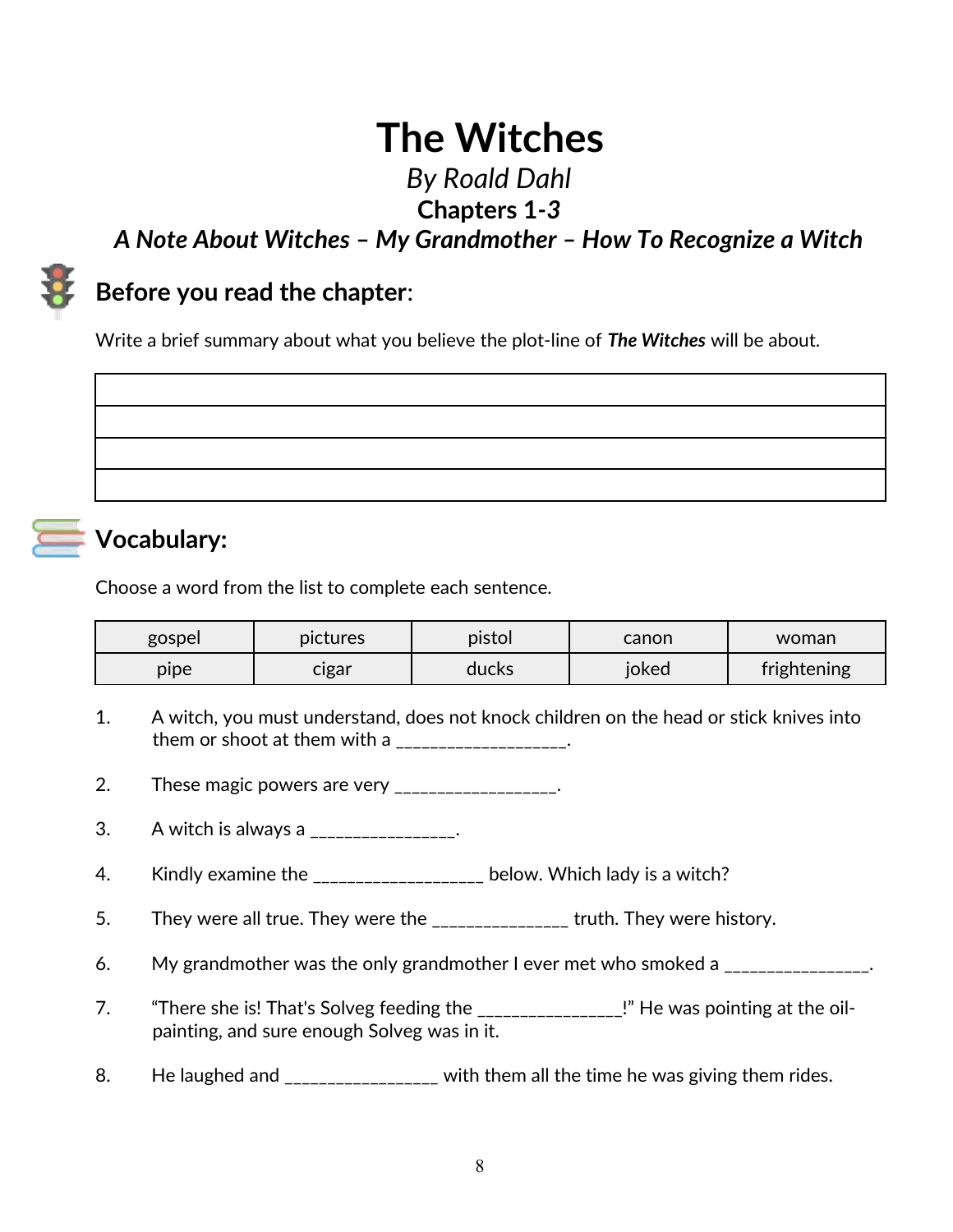

1. Describe the **setting** of the story as Chapter One begins.

2. Why did the grandmother say it was difficult to tell who's a witch?

3. What happened to the boy's parents when he was only seven years old?

4. Name at least four methods the grandmother used in order to recognize a witch.

5. The grandmother told five different stories in the second chapter about witches who have taken children. Give a brief summary of at least three of the stories mentioned.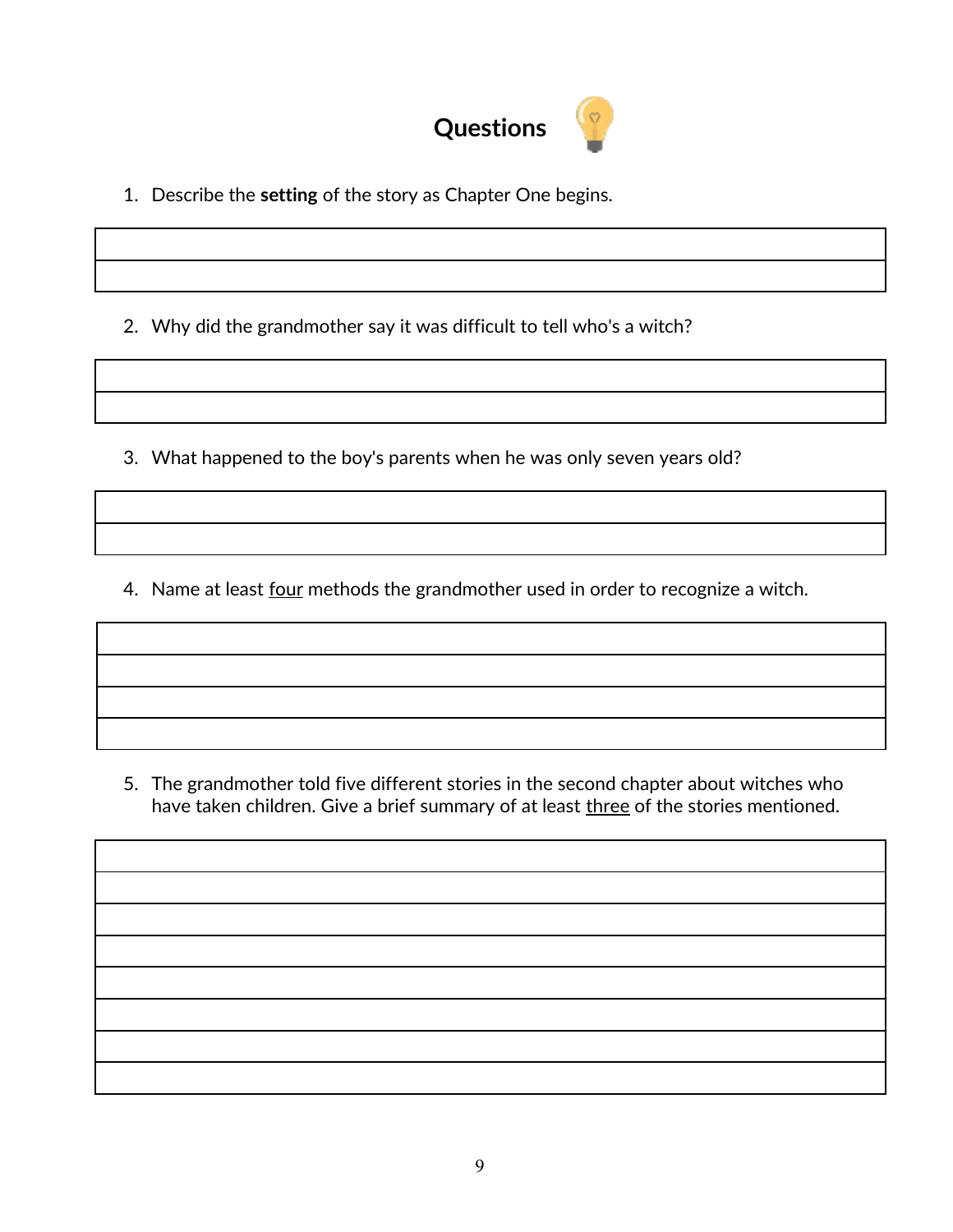# **Language Activities**



**A**. The author seems to enjoy using **alliteration –** a literary device where the author **r**epeats the same sound at the beginning of several words. Here's an example of an alliteration: ". . . **g**rousing, **g**rouching, **g**rumbling, **g**riping about something or other."



Using your imagination, create your own examples of **alliteration** using three out of the five following topics. Each example must contain a minimum of three words.

| A plane taking off           |  |
|------------------------------|--|
| The sound of a car engine    |  |
| Waves crashing in the ocean. |  |

**B.** *PERSONIFICATION* is giving human qualities to something that is not human. Here is an example of personification: "*I could see the tremendous battle raging on high above our heads. The eagle began circling the small red object, over and over, almost seeming to taunt it's prey. He let out one final scream, which echoed swiftly around the canyon walls, then grasped the object firmly in it's razor sharp claws. All of a sudden, the nearly deafening sound of the balloon bursting in mid air sent the eagle into immediate cardiac arrest, and he plummeted down into the hard rocks below."* 

Why do you think personification is a popular literary device used by many authors?

Create your own example of personification.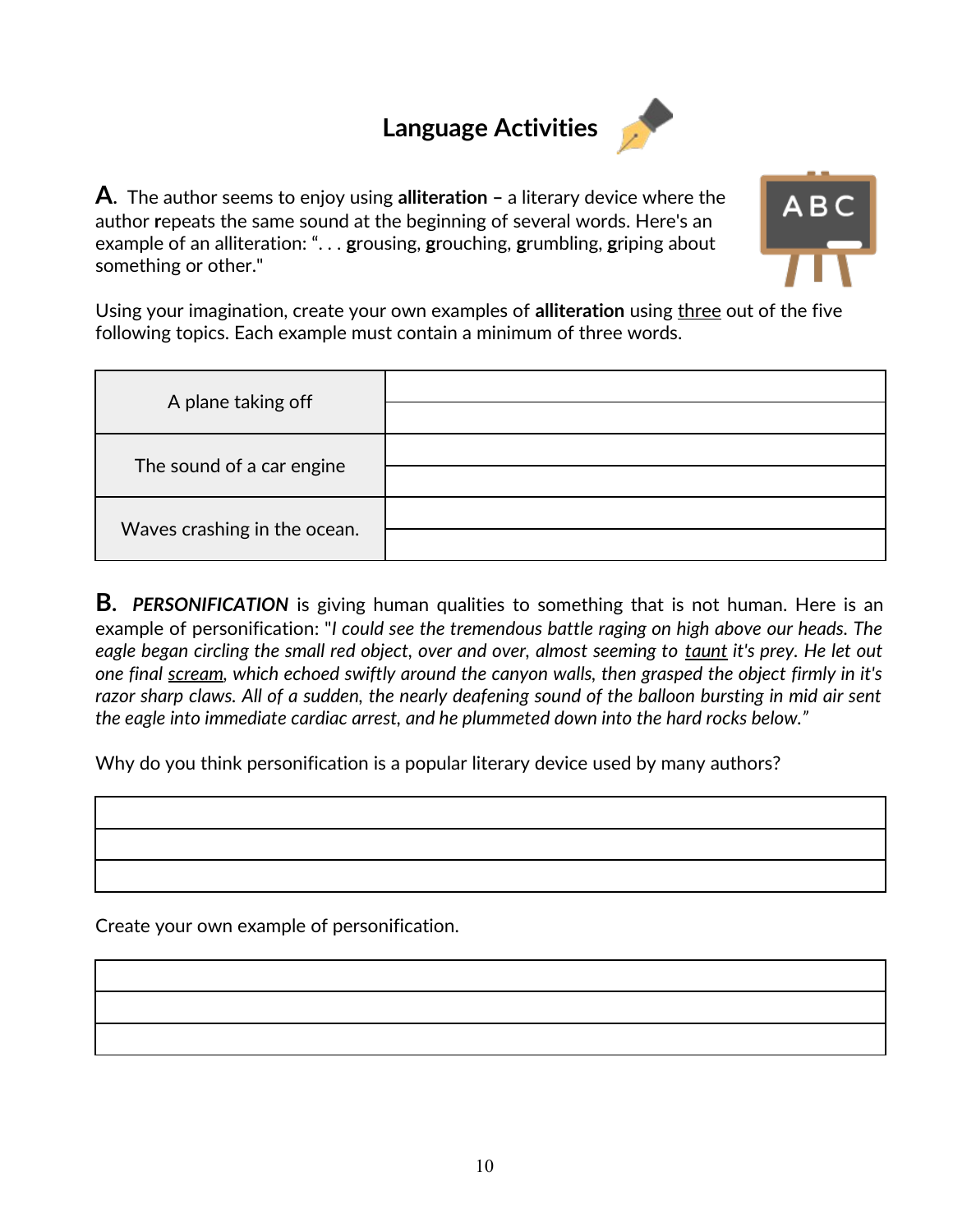**C***.* **Exaggeration** is a literary device which often adds excitement to a passage. Here's an example of exaggeration: *"I've told you a million times not to exaggerate!"*

Why do you think exaggeration is such a popular literary device?

Think of an exaggerated way of describing these things:

| The sound<br>of laughter. |  |
|---------------------------|--|
| A summer<br>windstorm.    |  |
| Your choice.              |  |

### **D. Choose Wisely**

If you had to go on a vacation with your family for an extended period of time, which three items would you choose to bring along, and why?